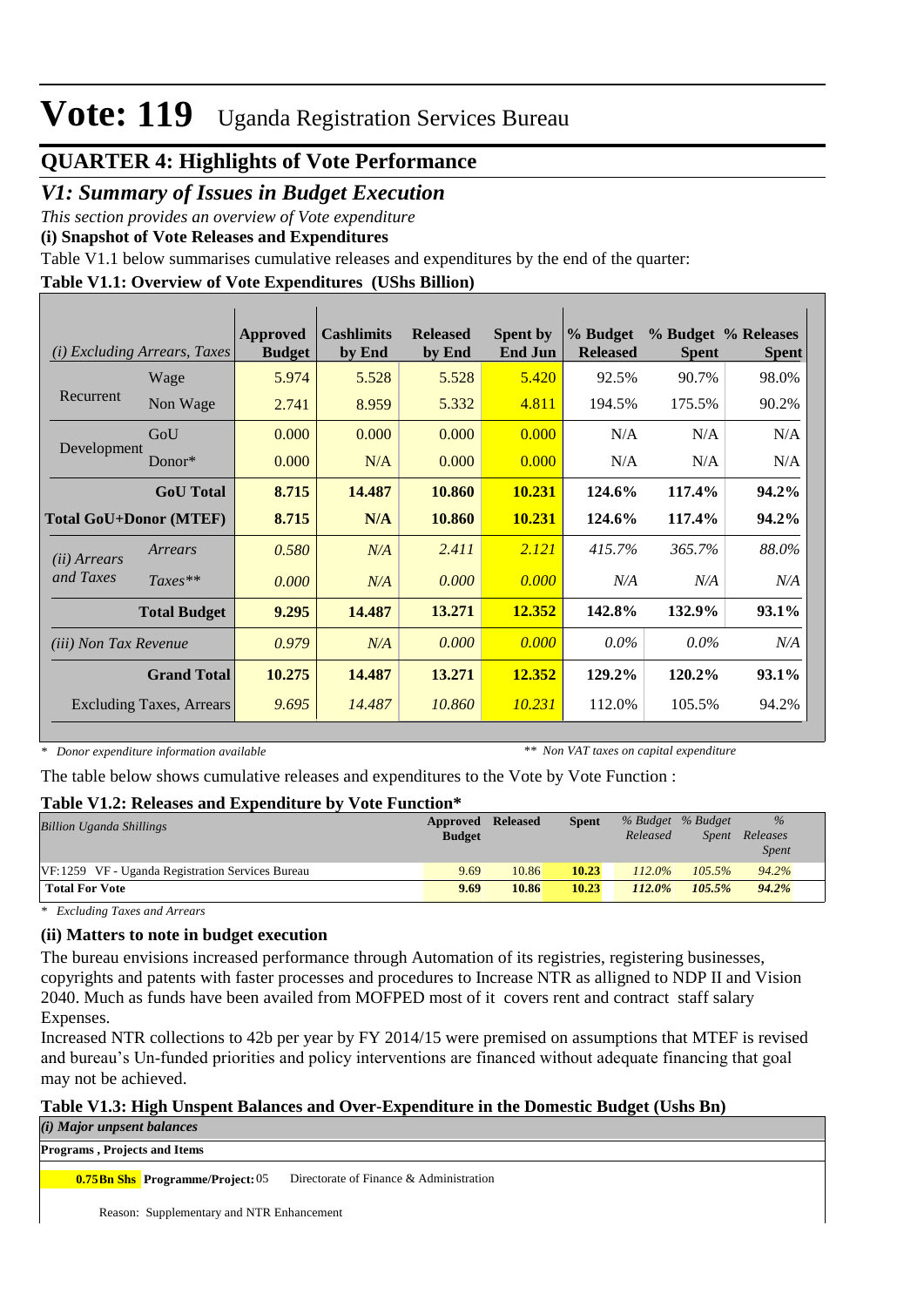## **QUARTER 4: Highlights of Vote Performance**

| (ii) Expenditures in excess of the original approved budget                     |
|---------------------------------------------------------------------------------|
| <b>Programs and Projects</b>                                                    |
| <b>2.81Bn Shs</b> Programme/Project: 05 Directorate of Finance & Administration |
| Reason: Supplementary and NTR Enhancement                                       |
| <b>Items</b>                                                                    |
| <b>1.58Bn Shs</b> Item: 223003 Rent – (Produced Assets) to private entities     |
| Reason: Front load for Rent arrears                                             |
| <b>1.54Bn Shs</b> Item: 321605 Domestic arrears (Budgeting)                     |
| Reason: Supplementary Budget                                                    |
| <b>Excluding Taxes and Arrears</b><br>l≫k                                       |

### *V2: Performance Highlights*

*This section provides highlights of output performance, focusing on key outputs and actions impelemented to improve section performance.*

#### **Table V2.1: Key Vote Output Indicators and Expenditures\***

| Vote, Vote Function<br><b>Key Output</b>                     | <b>Approved Budget and</b><br><b>Planned outputs</b>                                                 |                                                                                                                                                                                                                                                                                                | <b>Cumulative Expenditure</b><br>and Performance                                                                |       |                                                                                                                                                                                                                                                                                                                                                     | <b>Status and Reasons for</b><br>any Variation from Plans |  |  |
|--------------------------------------------------------------|------------------------------------------------------------------------------------------------------|------------------------------------------------------------------------------------------------------------------------------------------------------------------------------------------------------------------------------------------------------------------------------------------------|-----------------------------------------------------------------------------------------------------------------|-------|-----------------------------------------------------------------------------------------------------------------------------------------------------------------------------------------------------------------------------------------------------------------------------------------------------------------------------------------------------|-----------------------------------------------------------|--|--|
| Vote Function: 1259 VF - Uganda Registration Services Bureau |                                                                                                      |                                                                                                                                                                                                                                                                                                |                                                                                                                 |       |                                                                                                                                                                                                                                                                                                                                                     |                                                           |  |  |
| <b>Output: 125901</b>                                        | <b>Births, Deaths, Marriages and Adoptions Registrations</b>                                         |                                                                                                                                                                                                                                                                                                |                                                                                                                 |       |                                                                                                                                                                                                                                                                                                                                                     |                                                           |  |  |
| Description of Performance: 55,000 births registered, 3000   | deaths and 3500 marriages, 30<br>Adoptions registered                                                | 1,122,675 Births Registred<br>Deaths Registred<br>3,340<br>Marriages Registred<br>6,127<br>57<br><b>Adoptions Registered</b><br>Reduction on Average time<br>taken to Issue Birth certificate<br>from 3 days to 8hours<br>Redesigning and securitization<br>of Civil Registration certificates |                                                                                                                 |       | Increased Birth registration due<br>to sensitization and invlovement<br>of Health Center IV's. There is<br>need to ipopularise the marriage<br>act and sensititze Faith Based<br>Organisation                                                                                                                                                       |                                                           |  |  |
| <b>Output Cost:</b>                                          | UShs Bn:                                                                                             | 0.509                                                                                                                                                                                                                                                                                          | UShs Bn:                                                                                                        | 0.510 | % Budget Spent:                                                                                                                                                                                                                                                                                                                                     | 100.3%                                                    |  |  |
| Output: 125903                                               | Patents, trademarks, copy rights, industrial designs Registrations                                   |                                                                                                                                                                                                                                                                                                |                                                                                                                 |       |                                                                                                                                                                                                                                                                                                                                                     |                                                           |  |  |
| Description of Performance: 1,800 Trademarks. 20 Copy        | rights, 5 Patents                                                                                    |                                                                                                                                                                                                                                                                                                | 619 Trademarks registered<br>790 Trademark Renewals<br>23 Copyrights Applications<br>Copyrights registered<br>5 |       | •Increase trainings on Use of a<br><b>Technology Innovation Support</b><br>Center (TISC) to<br>researchers, Innovators and<br>academicians in Tertairy<br>Institutions. TISC helps Uganda<br>in promoting innovative activity<br>and the quality of research<br>carried out and sensitize against<br>Infringement of Intellctual<br>property Rights |                                                           |  |  |
| <b>Output Cost:</b>                                          | UShs Bn:                                                                                             | 1.711                                                                                                                                                                                                                                                                                          | UShs Bn:                                                                                                        | 0.969 | % Budget Spent:                                                                                                                                                                                                                                                                                                                                     | 56.6%                                                     |  |  |
| <b>Output: 125904</b>                                        | <b>Company Liquidation</b>                                                                           |                                                                                                                                                                                                                                                                                                |                                                                                                                 |       |                                                                                                                                                                                                                                                                                                                                                     |                                                           |  |  |
| Description of Performance: 1 company liquidated, 20         | Properties sold, 20 liabilities<br>settled, filed, 52 Consultative<br>meetings, 50 Court appearances |                                                                                                                                                                                                                                                                                                | 560 Liabilities Settled<br>Consultative Meetings held 38<br>Responses made to claims                            | 16    |                                                                                                                                                                                                                                                                                                                                                     |                                                           |  |  |
| <b>Output Cost:</b>                                          | UShs Bn:                                                                                             | 0.767                                                                                                                                                                                                                                                                                          | UShs Bn:                                                                                                        |       | 0.811 % Budget Spent:                                                                                                                                                                                                                                                                                                                               | 105.8%                                                    |  |  |
| <b>Vote Function Cost</b>                                    | <b>UShs Bn:</b>                                                                                      |                                                                                                                                                                                                                                                                                                | 9.695 UShs Bn:                                                                                                  |       | 10.231 % Budget Spent:                                                                                                                                                                                                                                                                                                                              | 105.5%                                                    |  |  |
| <b>Cost of Vote Services:</b>                                | UShs Bn:                                                                                             |                                                                                                                                                                                                                                                                                                | $9.695$ UShs Bn:                                                                                                |       | <b>10.231</b> % Budget Spent:                                                                                                                                                                                                                                                                                                                       | 105.5%                                                    |  |  |

*\* Excluding Taxes and Arrears*

No provision made for Capital Development Budget . Development budget would fund highlighted priorities like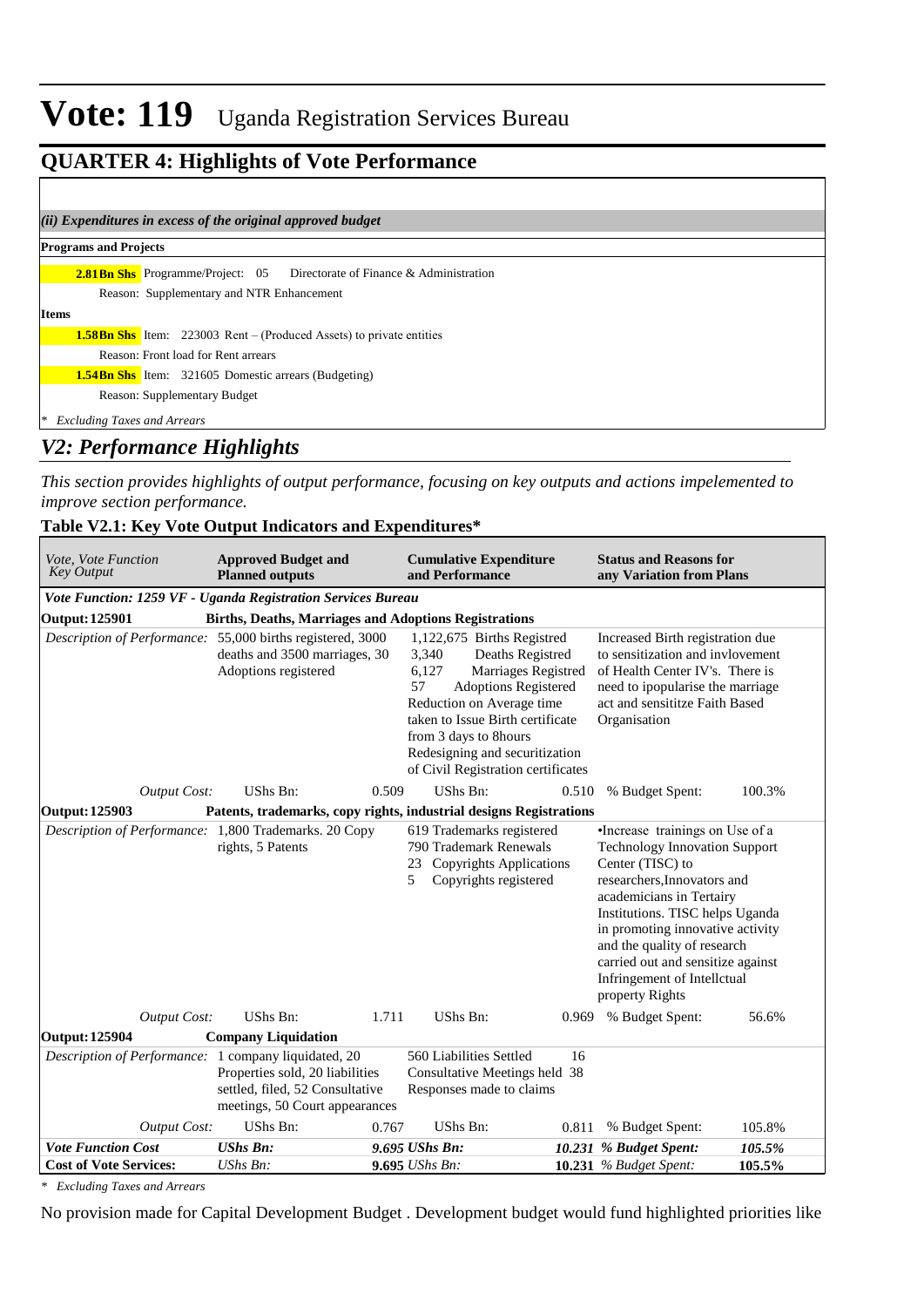### **QUARTER 4: Highlights of Vote Performance**

 Computerize all business registrations, digitalize all historical records and make data for online service. • The Registration of Persons Act 2015 was enacted and transferred the mandate of Birth and Death Registration from URSB to the national Identification Authority which will be mandated to register Births and Deaths. The Bureau is working closely with the Ministry of Internal Affairs on a transition plan and will re energize its efforts to streamline marriage registrations

#### **Table V2.2: Implementing Actions to Improve Vote Performance**

### *V3: Details of Releases and Expenditure*

*This section provides a comprehensive summary of the outputs delivered by the Vote and further details of Vote expenditures by Vote Function and Expenditure Item.*

#### **Table V3.1: GoU Releases and Expenditure by Output\***

| <b>Billion Uganda Shillings</b>                                           | Approved      | <b>Released</b> | <b>Spent</b> | $%$ GoU       | $%$ GoU       | $%$ GoU      |
|---------------------------------------------------------------------------|---------------|-----------------|--------------|---------------|---------------|--------------|
|                                                                           | <b>Budget</b> |                 |              | <b>Budget</b> | <b>Budget</b> | Releases     |
|                                                                           |               |                 |              | Released      | <i>Spent</i>  | <i>Spent</i> |
| VF:1259 VF - Uganda Registration Services Bureau                          | 8.72          | 10.86           | 10.23        | 124.6%        | 117.4%        | 94.2%        |
| Class: Outputs Provided                                                   | 8.72          | 10.86           | 10.23        | 124.6%        | 117.4%        | 94.2%        |
| 125901 Births, Deaths, Marriages and Adoptions Registrations              | 0.51          | 0.56            | 0.56         | 109.8%        | 110.1%        | 100.3%       |
| 125903 Patents, trademarks, copy rights, industrial designs Registrations | 0.73          | 0.81            | 0.97         | 110.0%        | 132.4%        | 120.3%       |
| 125904 Company Liquidation                                                | 0.77          | 0.81            | 0.86         | $105.7\%$     | 112.2%        | 106.1%       |
| 125905 Policy, consultation, planning and monitoring services             | 6.71          | 8.69            | 7.84         | 129.5%        | 116.9%        | 90.3%        |
| <b>Total For Vote</b>                                                     | 8.72          | 10.86           | 10.23        | 124.6%        | 117.4%        | 94.2%        |

*\* Excluding Taxes and Arrears*

#### **Table V3.2: 2014/15 GoU Expenditure by Item**

| <b>Billion Uganda Shillings</b>                           | <b>Approved</b><br><b>Budget</b> | <b>Releases</b> | <b>Expend-</b><br>iture | % Budged<br><b>Released</b> | % Budget<br><b>Spent</b> | %Releases<br><b>Spent</b> |
|-----------------------------------------------------------|----------------------------------|-----------------|-------------------------|-----------------------------|--------------------------|---------------------------|
| <b>Output Class: Outputs Provided</b>                     | 8.72                             | 10.86           | 10.23                   | 124.6%                      | 117.4%                   | 94.2%                     |
| 211102 Contract Staff Salaries (Incl. Casuals, Temporary) | 5.97                             | 5.53            | 5.42                    | 92.5%                       | 90.7%                    | 98.0%                     |
| 211103 Allowances                                         | 0.14                             | 0.19            | 0.16                    | 134.7%                      | 114.0%                   | 84.6%                     |
| 212101 Social Security Contributions                      | 1.02                             | 0.85            | 0.53                    | 83.4%                       | 51.7%                    | 62.1%                     |
| 213004 Gratuity Expenses                                  | 1.41                             | 1.58            | 1.17                    | 112.3%                      | 82.9%                    | 73.8%                     |
| 221001 Advertising and Public Relations                   | 0.00                             | 0.11            | 0.11                    | N/A                         | N/A                      | 103.1%                    |
| 221002 Workshops and Seminars                             | 0.00                             | 0.20            | 0.24                    | N/A                         | N/A                      | 118.7%                    |
| 221009 Welfare and Entertainment                          | 0.00                             | 0.05            | 0.05                    | N/A                         | N/A                      | 108.4%                    |
| 221011 Printing, Stationery, Photocopying and Binding     | 0.00                             | 0.09            | 0.11                    | N/A                         | N/A                      | 113.8%                    |
| 221012 Small Office Equipment                             | 0.00                             | 0.02            | 0.02                    | N/A                         | N/A                      | 100.0%                    |
| 222003 Information and communications technology (ICT)    | 0.00                             | 0.02            | 0.07                    | N/A                         | N/A                      | 327.7%                    |
| 223003 Rent – (Produced Assets) to private entities       | 0.00                             | 1.58            | 1.58                    | N/A                         | N/A                      | 100.0%                    |
| 223004 Guard and Security services                        | 0.00                             | 0.00            | 0.02                    | N/A                         | N/A                      | 2467.3%                   |
| 223005 Electricity                                        | 0.00                             | 0.00            | 0.04                    | N/A                         | N/A                      | N/A                       |
| 224002 General Supply of Goods and Services               | 0.00                             | 0.01            | 0.02                    | N/A                         | N/A                      | 193.3%                    |
| 224004 Cleaning and Sanitation                            | 0.00                             | 0.00            | 0.04                    | N/A                         | N/A                      | N/A                       |
| 226001 Insurances                                         | 0.00                             | 0.20            | 0.19                    | N/A                         | N/A                      | 97.4%                     |
| 227001 Travel inland                                      | 0.00                             | 0.10            | 0.10                    | N/A                         | N/A                      | 98.6%                     |
| 227002 Travel abroad                                      | 0.00                             | 0.00            | 0.02                    | N/A                         |                          | N/A 8394982.8%            |
| 227004 Fuel, Lubricants and Oils                          | 0.16                             | 0.23            | 0.23                    | 150.5%                      | 144.4%                   | 95.9%                     |
| 228001 Maintenance - Civil                                | 0.00                             | 0.01            | 0.01                    | N/A                         | N/A                      | 99.8%                     |
| 228002 Maintenance - Vehicles                             | 0.01                             | 0.07            | 0.09                    | 708.3%                      | 908.7%                   | 128.3%                    |
| <b>Output Class: Arrears</b>                              | 0.58                             | 2.41            | 2.12                    | 415.7%                      | 365.7%                   | 88.0%                     |
| 321605 Domestic arrears (Budgeting)                       | 0.58                             | 2.41            | 2.12                    | 415.7%                      | 365.7%                   | 88.0%                     |